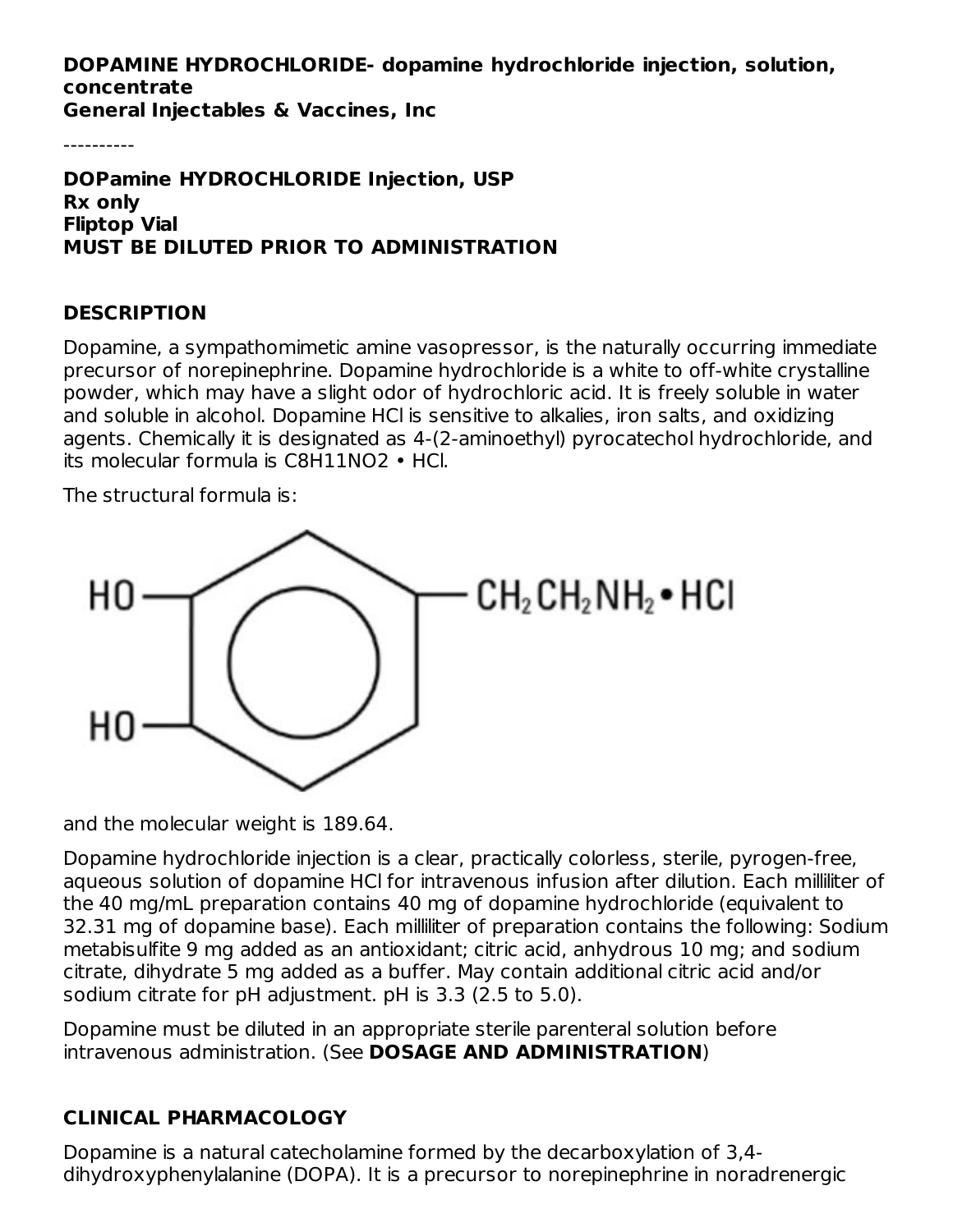nerves and is also a neurotransmitter in certain areas of the central nervous system, especially in the nigrostriatal tract, and in a few peripheral sympathetic nerves.

Dopamine produces positive chronotropic and inotropic effects on the myocardium, resulting in increased heart rate and cardiac contractility. This is accomplished directly by exerting an agonist action on beta-adrenoceptors and indirectly by causing release of norepinephrine from storage sites in sympathetic nerve endings.

Dopamine's onset of action occurs within five minutes of intravenous administration, and with dopamine's plasma half-life of about two minutes, the duration of action is less than ten minutes. However, if monoamine oxidase (MAO) inhibitors are present, the duration may increase to one hour. The drug is widely distributed in the body but does not cross the blood-brain barrier to a significant extent. Dopamine is metabolized in the liver, kidney, and plasma by MAO and catechol-O-methyltransferase to the inactive compounds homovanillic acid (HVA) and 3,4-dihydroxyphenylacetic acid. About 25% of the dose is taken up into specialized neurosecretory vesicles (the adrenergic nerve terminals), where it is hydroxylated to form norepinephrine. It has been reported that about 80% of the drug is excreted in the urine within 24 hours, primarily as HVA and its sulfate and glucuronide conjugates and as 3,4-dihydroxyphenylacetic acid. A very small portion is excreted unchanged.

The predominant effects of dopamine are dose-related, although it should be noted that actual response of an individual patient will largely depend on the clinical status of the patient at the time the drug is administered. At low rates of infusion (0.5 – 2 mcg/kg/min) dopamine causes vasodilation that is presumed to be due to a specific agonist action on dopamine receptors (distinct from alpha- and beta-adrenoceptors) in the renal, mesenteric, coronary, and intracerebral vascular beds. At these dopamine receptors, haloperidol is an antagonist. The vasodilation in these vascular beds is accompanied by increased glomerular filtration rate, renal blood flow, sodium excretion, and urine flow. Hypotension sometimes occurs. An increase in urinary output produced by dopamine is usually not associated with a decrease in osmolality of the urine.

At intermediate rates of infusion (2 – 10 mcg/kg/min) dopamine acts to stimulate the beta1-adrenoceptors, resulting in improved myocardial contractility, increased SA rate and enhanced impulse conduction in the heart. There is little, if any, stimulation of the beta2-adrenoceptors (peripheral vasodilation). Dopamine causes less increase in myocardial oxygen consumption than isoproterenol, and its use is not usually associated with a tachyarrhythmia. Clinical studies indicate that it usually increases systolic and pulse pressure with either no effect or a slight increase in diastolic pressure. Blood flow to the peripheral vascular beds may decrease while mesenteric flow increases due to increased cardiac output. Total peripheral resistance (alpha effects) at low and intermediate doses is usually unchanged.

At higher rates of infusion (10 – 20 mcg/kg/min) there is some effect on alphaadrenoceptors, with consequent vasoconstrictor effects and a rise in blood pressure. The vasoconstrictor effects are first seen in the skeletal muscle vascular beds, but with increasing doses, they are also evident in the renal and mesenteric vessels. At very high rates of infusion (above 20 mcg/kg/min), stimulation of alpha-adrenoceptors predominates and vasoconstriction may compromise the circulation of the limbs and override the dopaminergic effects of dopamine, reversing renal dilation and naturesis.

#### **INDICATIONS AND USAGE**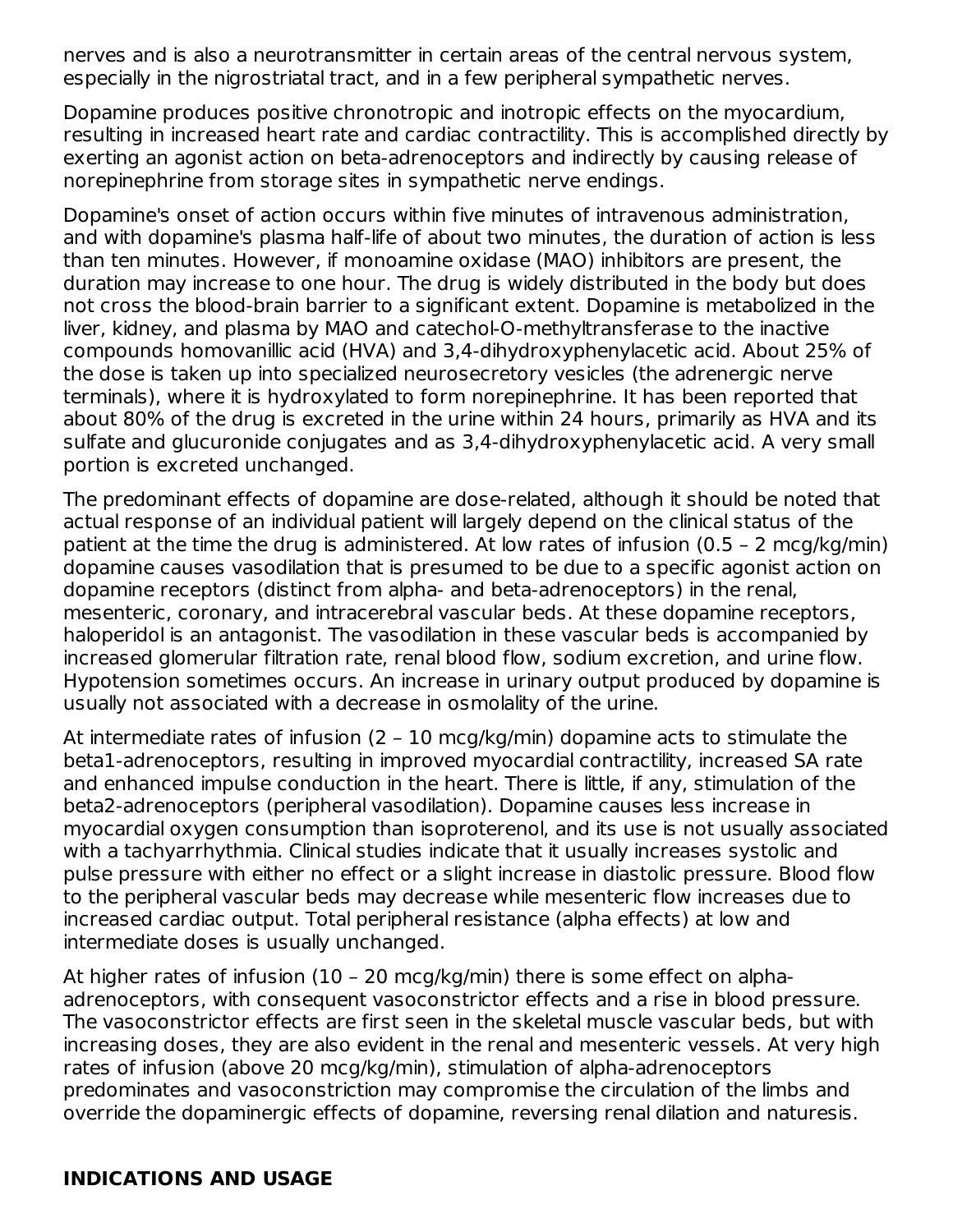Dopamine HCl is indicated for the correction of hemodynamic imbalances present in the shock syndrome due to myocardial infarction, trauma, endotoxic septicemia, open-heart surgery, renal failure, and chronic cardiac decompensation as in congestive failure.

Patients most likely to respond adequately to dopamine HCl are those in whom physiological parameters, such as urine flow, myocardial function, and blood pressure, have not undergone profound deterioration. Multiclinic trials indicate that the shorter the time interval between onset of signs and symptoms and initiation of therapy with blood volume correction and dopamine HCl, the better the prognosis. Where appropriate, blood volume restoration with a suitable plasma expander or whole blood should be accomplished prior to administration of dopamine HCl.

**Poor Perfusion of Vital Organs** – Urine flow appears to be one of the better diagnostic signs by which adequacy of vital organ perfusion can be monitored. Nevertheless, the physician should also observe the patient for signs of reversal of confusion or reversal of comatose condition. Loss of pallor, increase in toe temperature, and/or adequacy of nail bed capillary filling may also be used as indices of adequate dosage. Clinical studies have shown that when dopamine HCl is administered before urine flow has diminished to levels of approximately 0.3 mL/minute, prognosis is more favorable. Nevertheless, in a number of oliguric or anuric patients, administration of dopamine HCl has resulted in an increase in urine flow, which in some cases reached normal levels. Dopamine HCl may also increase urine flow in patients whose output is within normal limits and thus may be of value in reducing the degree of pre-existing fluid accumulation. It should be noted that at doses above those optimal for the individual patient, urine flow may decrease, necessitating reduction of dosage.

**Low Cardiac Output** – Increased cardiac output is related to dopamine's direct inotropic effect on the myocardium. Increased cardiac output at low or moderate doses appears to be related to a favorable prognosis. Increase in cardiac output has been associated with either static or decreased systemic vascular resistance (SVR). Static or decreased SVR associated with low or moderate movements in cardiac output is believed to be a reflection of differential effects on specific vascular beds with increased resistance in peripheral beds (e.g., femoral) and concomitant decreases in mesenteric and renal vascular beds.

Redistribution of blood flow parallels these changes so that an increase in cardiac output is accompanied by an increase in mesenteric and renal blood flow. In many instances the renal fraction of the total cardiac output has been found to increase. Increase in cardiac output produced by dopamine is not associated with substantial decreases in systemic vascular resistance as may occur with isoproterenol.

**Hypotension** – Hypotension due to inadequate cardiac output can be managed by administration of low to moderate doses of dopamine HCl which have little effect on SVR. At high therapeutic doses, dopamine's alpha-adrenergic activity becomes more prominent and thus may correct hypotension due to diminished SVR. As in the case of other circulatory decompensation states, prognosis is better in patients whose blood pressure and urine flow have not undergone profound deterioration. Therefore, it is suggested that the physician administer dopamine HCl as soon as a definite trend toward decreased systolic and diastolic pressure becomes evident.

# **CONTRAINDICATIONS**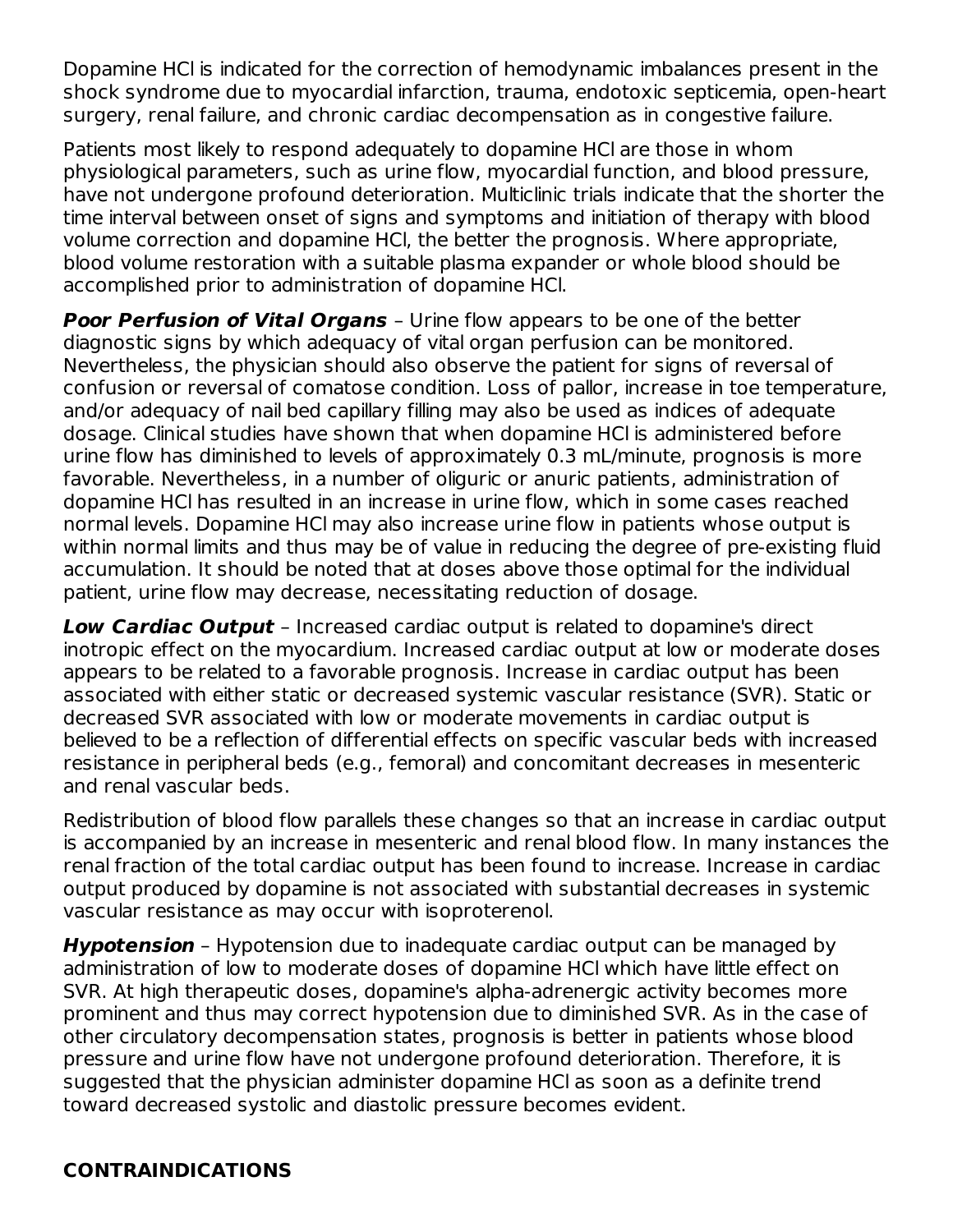Dopamine HCl should not be used in patients with pheochromocytoma.

Dopamine HCl should not be administered to patients with uncorrected tachyarrhythmias or ventricular fibrillation.

#### **WARNINGS**

Contains sodium metabisulfite, a sulfite that may cause allergic-type reactions including anaphylactic symptoms and life-threatening or less severe asthmatic episodes in certain susceptible people. The overall prevalence of sulfite sensitivity in the general population is unknown and probably low. Sulfite sensitivity is seen more frequently in asthmatic than in nonasthmatic people.

Do NOT add dopamine HCl to any alkaline diluent solution since the drug is inactivated in alkaline solution.

Patients who have been receiving MAO inhibitors prior to the administration of dopamine HCl will require substantially reduced dosage. See **Drug Interactions** below.

### **PRECAUTIONS**

#### **General**

1. **Monitoring**– Careful monitoring of the following indices is necessary during dopamine HCl infusion, as with any adrenergic agent: blood pressure, urine flow, and, when possible, cardiac output and pulmonary wedge pressure.

2. **Hypovolemia** – Prior to treatment with dopamine HCl, hypovolemia should be fully corrected, if possible, with either whole blood or plasma as indicated. Monitoring of central venous pressure or left ventricular filling pressure may be helpful in detecting and treating hypovolemia.

3. **Hypoxia, Hypercapnia, Acidosis** – These conditions, which may also reduce the effectiveness and/or increase the incidence of adverse effects of dopamine, must be identified and corrected prior to, or concurrently with, administration of dopamine HCl.

4. **Decreased Pulse Pressure** – If a disproportionate increase in diastolic blood pressure and a marked decrease in pulse pressure are observed in patients receiving dopamine HCl, the rate of infusion should be decreased and the patient observed carefully for further evidence of predominant vasoconstrictor activity, unless such effect is desired.

5. **Ventricular Arrhythmias** – If an increased number of ectopic beats are observed, the dose should be reduced if possible.

6. **Hypotension**– At lower infusion rates, if hypotension occurs, the infusion rate should be rapidly increased until adequate blood pressure is obtained. If hypotension persists, dopamine HCl should be discontinued and a more potent vasoconstrictor agent such as norepinephrine should be administered.

7. **Extravasation**– Dopamine HCl should be infused into a large vein whenever possible to prevent the possibility of extravasation into tissue adjacent to the infusion site. Extravasation may cause necrosis and sloughing of surrounding tissue. Large veins of the antecubital fossa are preferred to veins in the dorsum of the hand or ankle. Less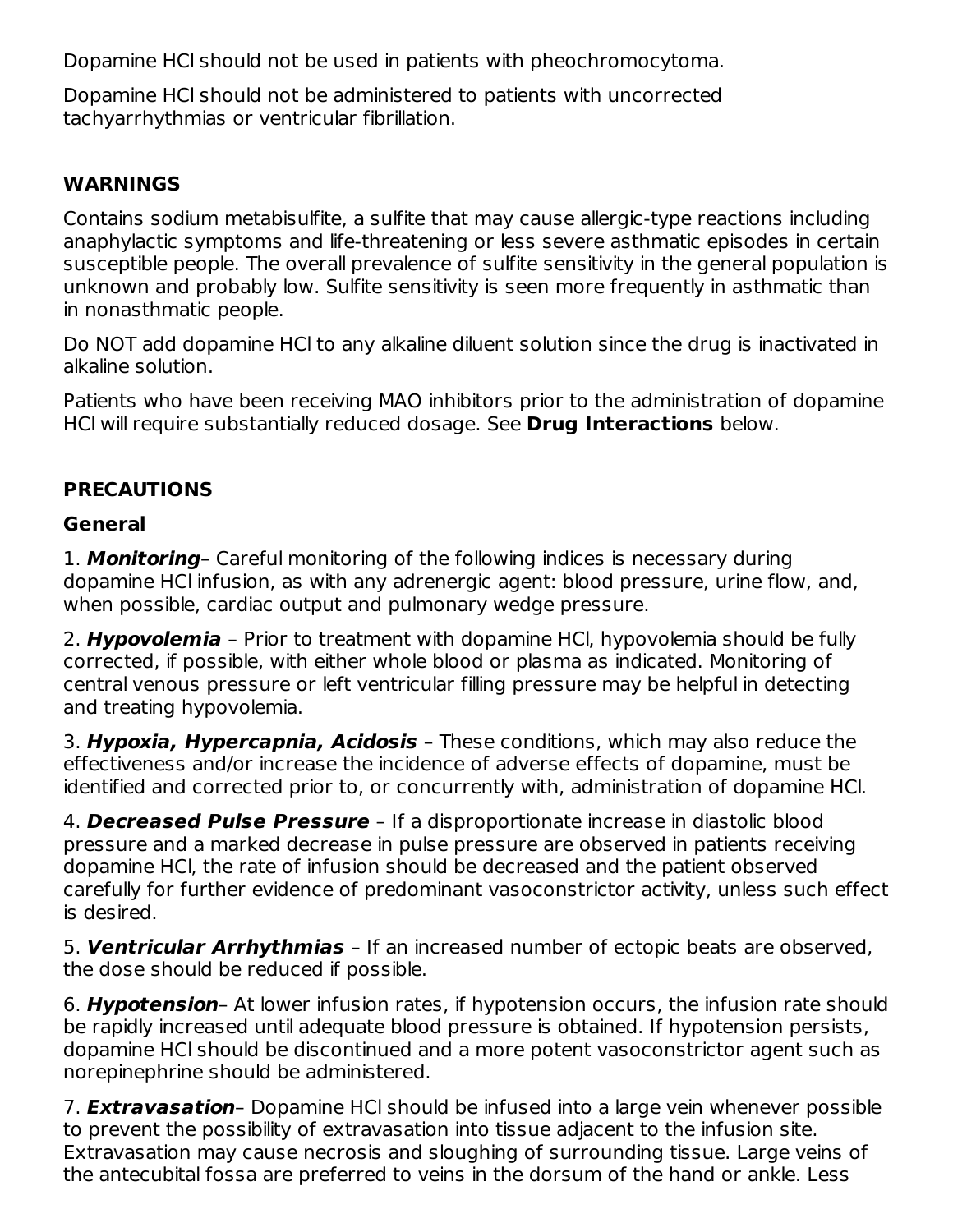suitable infusion sites should be used only if the patient's condition requires immediate attention. The physician should switch to more suitable sites as rapidly as possible. The infusion site should be continuously monitored for free flow.

8. **Occlusive Vascular Disease** – Patients with a history of occlusive vascular disease (for example, atherosclerosis, arterial embolism, Raynaud's disease, cold injury, diabetic endarteritis, and Buerger's disease) should be closely monitored for any changes in color or temperature of the skin in the extremities. If a change in skin color or temperature occurs and is thought to be the result of compromised circulation in the extremities, the benefits of continued dopamine HCl infusion should be weighed against the risk of possible necrosis. This condition may be reversed by either decreasing the rate or discontinuing the infusion.

#### **IMPORTANT**

Antidote for Peripheral Ischemia: To prevent sloughing and necrosis in ischemic areas, the area should be infiltrated as soon as possible with 10 to 15 mL of saline solution containing from 5 to 10 mg of phentolamine mesylate, an adrenergic blocking agent. A syringe with a fine hypodermic needle should be used, and the solution liberally infiltrated throughout the ischemic area. Sympathetic blockade with phentolamine causes immediate and conspicuous local hyperemic changes if the area is infiltrated within 12 hours. Therefore, phentolamine should be given as soon as possible after the extravasation is noted.

9. **Weaning**– When discontinuing the infusion, it may be necessary to gradually decrease the dose of dopamine HCl while expanding blood volume with intravenous fluids, since sudden cessation may result in marked hypotension.

# **Drug Interactions**

1. Because dopamine is metabolized by monoamine oxidase (MAO), inhibition of this enzyme prolongs and potentiates the effect of dopamine. Patients who have been treated with **MAO inhibitors** within two to three weeks prior to the administration of dopamine HCl should receive initial doses of dopamine HCl no greater than one-tenth (1/10) of the usual dose.

2. Concurrent administration of dopamine HCl and **diuretic agents** may produce an additive or potentiating effect on urine flow.

3. **Tricyclic antidepressants**may potentiate the pressor response to adrenergic agents.

4. Cardiac effects of dopamine are antagonized by **beta-adrenergic blocking agents**, such as propranolol and metoprolol. The peripheral vasoconstriction caused by high doses of dopamine HCl is antagonized by **alpha-adrenergic blocking agents**. Dopamine-induced renal and mesenteric vasodilation is not antagonized by either alphaor beta-adrenergic blocking agents.

5. **Haloperidol**appears to have strong central antidopaminergic properties. Haloperidol and haloperidol-like drugs suppress the dopaminergic renal and mesenteric vasodilation induced at low rates of dopamine infusion.

6. **Cyclopropane or halogenated hydrocarbon anesthetics**increase cardiac autonomic irritability and may sensitize the myocardium to the action of certain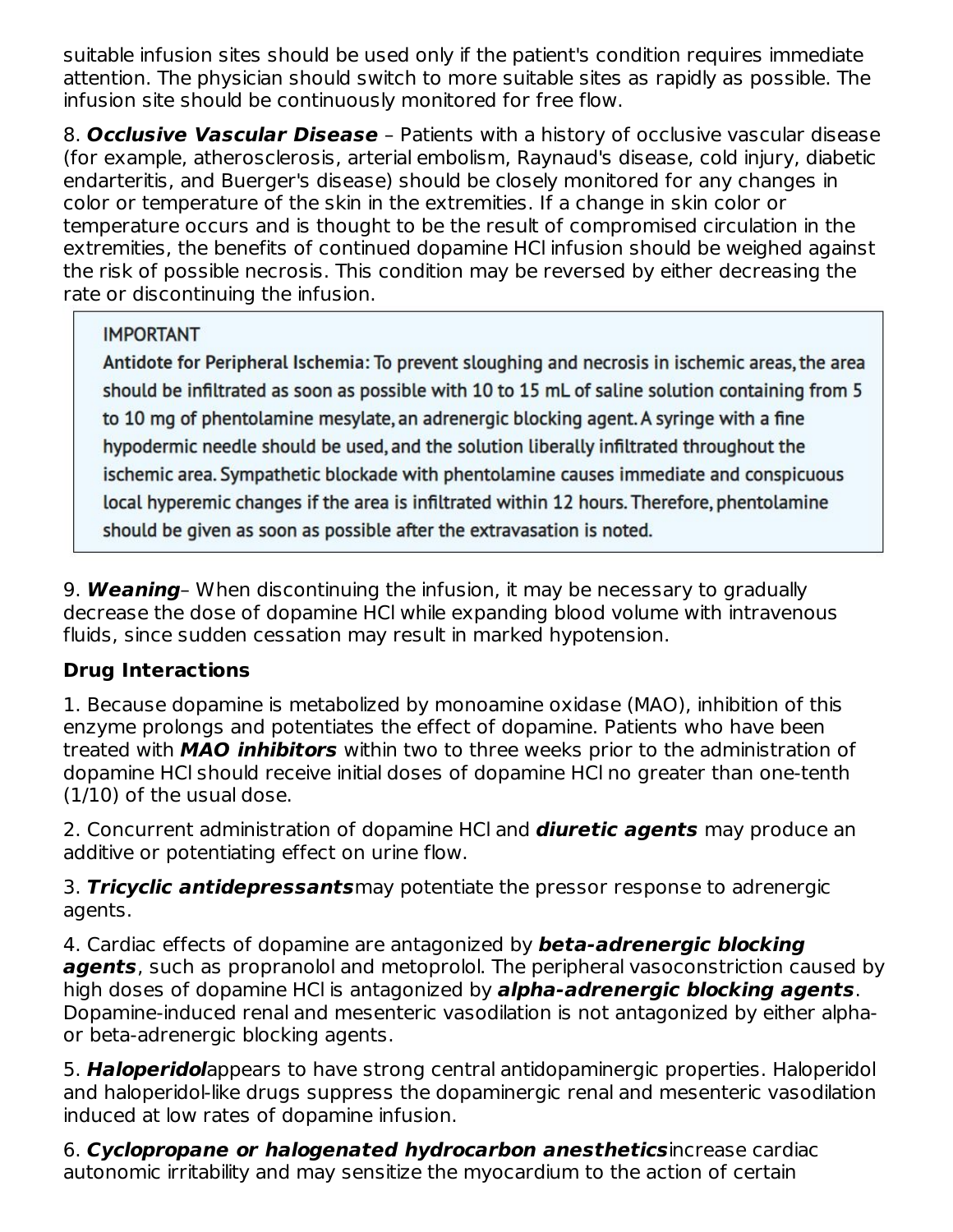intravenously administered catecholamines, such as dopamine. This interaction appears to be related both to pressor activity and to beta-adrenergic stimulating properties of these catecholamines and may produce ventricular arrhythmias and hypertension. Therefore, EXTREME CAUTION should be exercised when administering dopamine HCl to patients receiving cyclopropane or halogenated hydrocarbon anesthetics. It has been reported that results of studies in animals indicate that dopamine-induced ventricular arrhythmias during anesthesia can be reversed by propranolol.

7. The concomitant use of vasopressors and some **oxytocic drugs**may result in severe persistent hypertension. See **Labor and Delivery** below.

8. Administration of **phenytoin**to patients receiving dopamine HCl has been reported to lead to hypotension and bradycardia. It is suggested that in patients receiving dopamine HCl, alternatives to phenytoin should be used if anticonvulsant therapy is needed.

**Pregnancy: Teratogenic Effects**: Animal studies have revealed no evidence of teratogenic effects due to dopamine. However, in one study, administration of dopamine HCl to pregnant rats resulted in a decreased survival rate of the newborn and a potential for cataract formation in the survivors. There are no adequate and well-controlled studies in pregnant women and it is not known if dopamine crosses the placental barrier. Because animal reproduction studies are not always predictive of human response, this drug should be used during pregnancy only if, in the judgment of the physician, the potential benefit justifies the potential risk to the fetus.

#### **Labor and Delivery**

In obstetrics, if vasopressor drugs are used to correct hypotension or are added to a local anesthetic solution, some oxytocic drugs may cause severe persistent hypertension and may even cause rupture of a cerebral blood vessel to occur during the postpartum period.

#### **Nursing Mothers**

It is not known whether this drug is excreted in human milk. Because many drugs are excreted in human milk, caution should be exercised when dopamine HCl is administered to a nursing woman.

#### **Pediatric Use**

Safety and effectiveness in children have not been established. Dopamine HCl has been used in a limited number of pediatric patients, but such use has been inadequate to fully define proper dosage and limitations for use.

### **ADVERSE REACTIONS**

The following adverse reactions have been observed, but there are not enough data to support an estimate of their frequency.

#### **Cardiovascular System**:

ventricular arrhythmia atrial fibrillation ectopic beats tachycardia anginal pain palpitation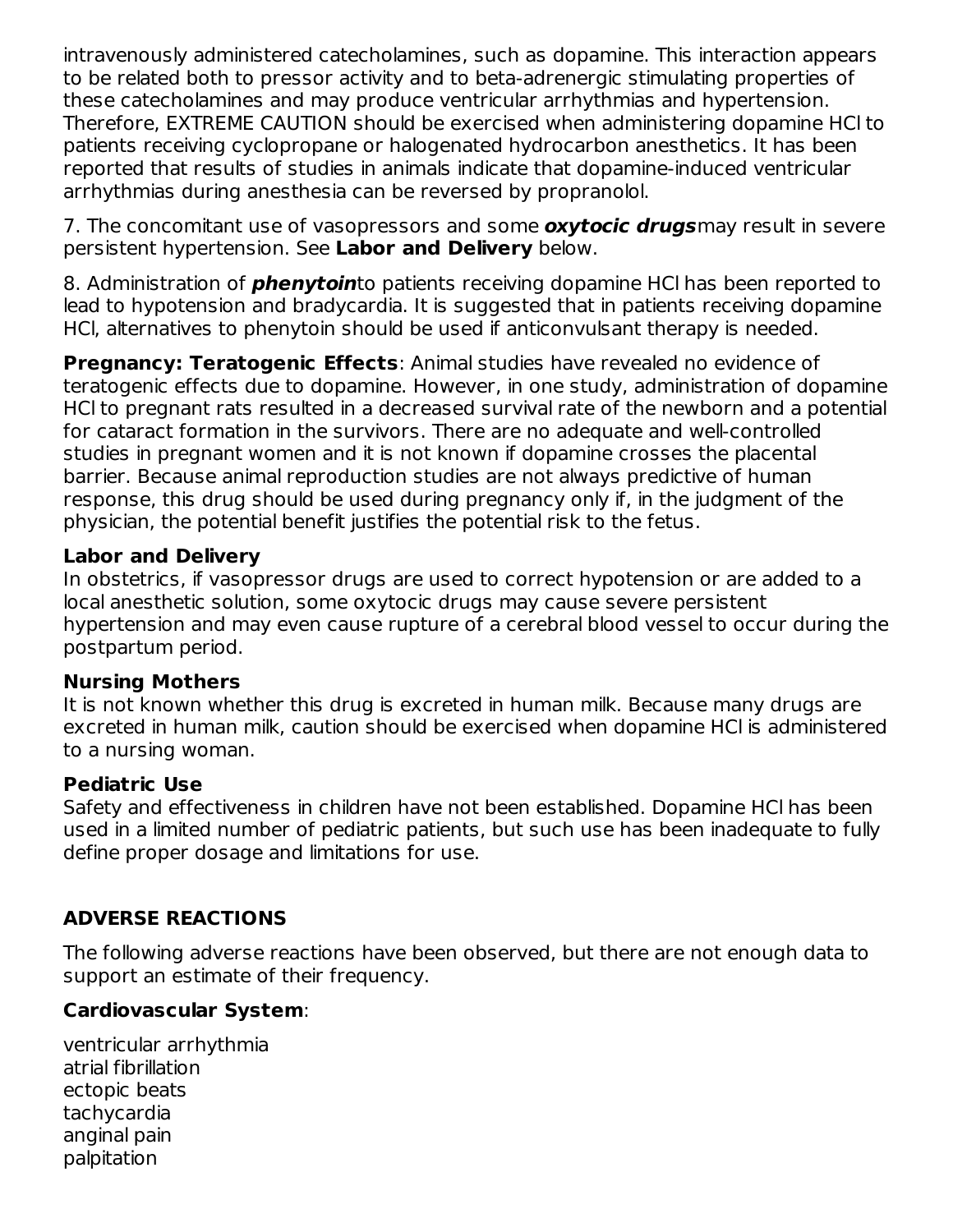cardiac conduction abnormalities widened QRS complex bradycardia hypotension hypertension vasoconstriction

#### **Respiratory System**:

dyspnea

#### **Gastrointestinal System**:

nausea vomiting

#### **Metabolic/Nutritional System**:

azotemia

#### **Central Nervous System**:

headache anxiety

#### **Dermatological System**:

piloerection

#### **Other**:

Gangrene of the extremities has occurred when high doses were administered for prolonged periods or in patients with occlusive vascular disease receiving low doses of dopamine HCl.

# **OVERDOSAGE**

In the case of accidental overdosage, as evidenced by excessive elevation of blood pressure, reduce rate of administration or temporarily discontinue dopamine HCl until patient's condition stabilizes. Since dopamine's duration of action is quite short, no additional remedial measures are usually necessary. If these measures fail to stabilize the patient's condition, use of the short-acting alpha-adrenergic blocking agent phentolamine should be considered.

### **DOSAGE AND ADMINISTRATION**

#### **WARNING: This is a potent drug; it must be diluted before administration to the patient.**

Dopamine Hydrochloride Injection, USP is administered (only after dilution) by intravenous infusion.

**Suggested Dilution**– For the 40 mg/mL preparation, transfer by aseptic technique the contents containing either 5 mL, 200 mg or 10 mL, 400 mg of Dopamine Hydrochloride to either a 250 mL or 500 mL bottle of one of the sterile intravenous solutions listed below: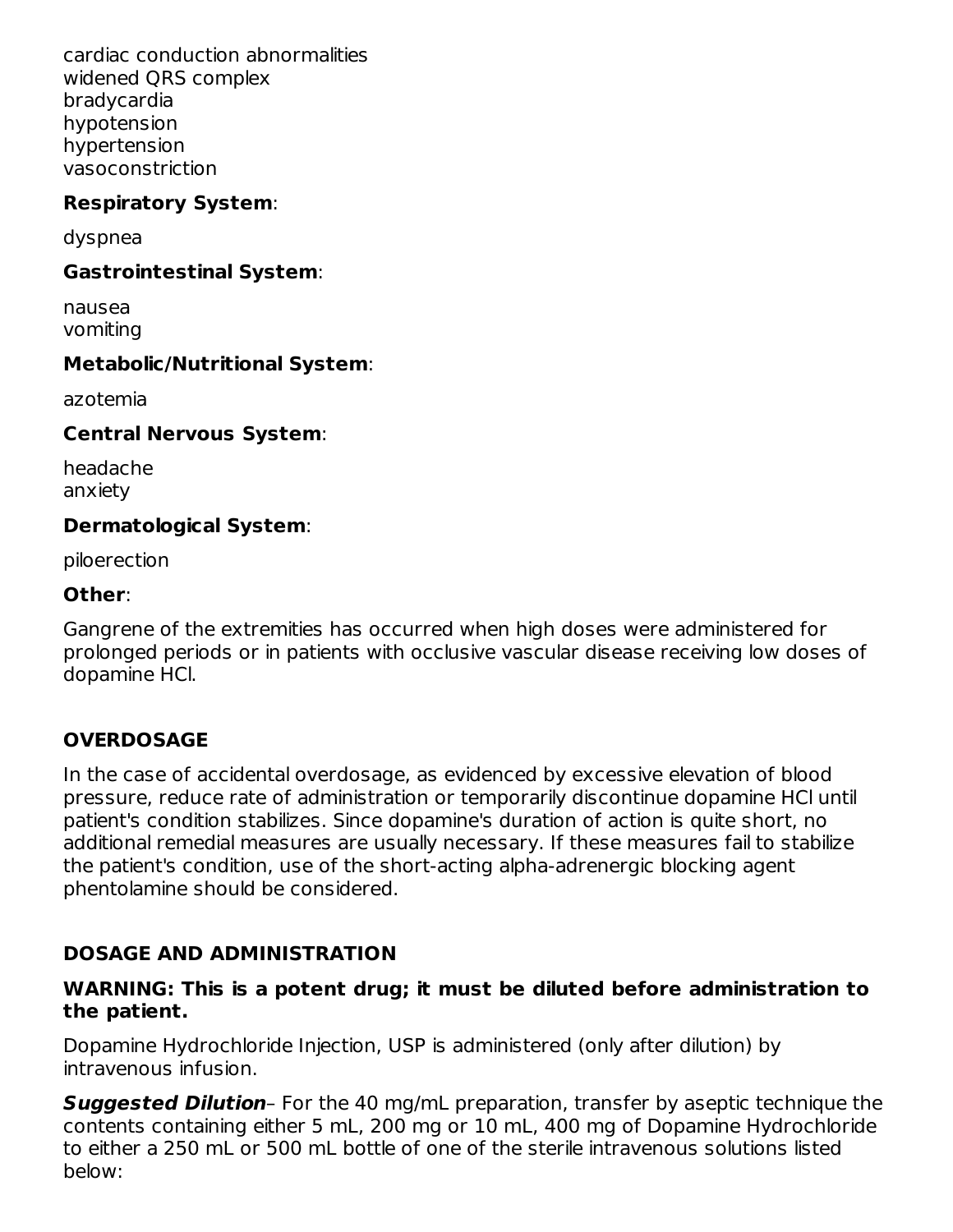0.9% Sodium Chloride Injection, USP 5% Dextrose Injection, USP 5% Dextrose and 0.9% Sodium Chloride Injection, USP 5% Dextrose and 0.45% Sodium Chloride Injection, USP 5% Dextrose and Lactated Ringer's Injection Sodium Lactate Injection, USP 1/6 Molar Lactated Ringer's Injection, USP

The resultant dilutions are summarized in the following chart:

| <b>Concentration of Dopamine</b><br><b>Hydrochloride</b> | 40 mg/mL   |                      |  |
|----------------------------------------------------------|------------|----------------------|--|
| Volume of Dopamine<br>Hydrochloride Injection, USP       | 5 mL       | $10$ mL              |  |
| 250 mL Bottle of I.V. Solution                           | 800 mcg/mL | 1600 mcg/mL          |  |
| 500 mL Bottle of I.V. Solution                           | 400 mcg/mL | 800 mcg/mL           |  |
| 1000 mL Bottle of I.V. Solution                          | 200 mcg/mL | $400 \text{ mcq/mL}$ |  |

Dopamine Hydrochloride Injection, USP has been found to be stable for a minimum of 24 hours after dilution in the foregoing intravenous solutions. However, as with all intravenous admixtures, dilution should be made just prior to administration.

Do NOT add Dopamine Hydrochloride to Sodium Bicarbonate Injection, USP or other alkaline intravenous solutions, since the drug is inactivated in alkaline solution.

**Rate of Administration**– Dopamine Hydrochloride Injection, USP after dilution, is administered intravenously by infusion via a suitable intravenous catheter or needle. When administering Dopamine Hydrochloride (or any potent medication) by continuous intravenous infusion, it is advisable to use a precision volume control intravenous set. Each patient must be individually titrated to the desired hemodynamic or renal response to dopamine.

In titrating to the desired increase in systolic blood pressure, the optimum dosage rate for renal response may be exceeded, thus necessitating a reduction in rate after the hemodynamic condition is stabilized.

Administration at rates greater than 50 mcg/kg/min have safely been used in advanced circulatory decompensation states. If unnecessary fluid expansion is of concern, adjustment of drug concentration may be preferred over increasing the flow rate of a less concentrated dilution.

### **Suggested Regimen**:

1. When appropriate, increase blood volume with whole blood or plasma until central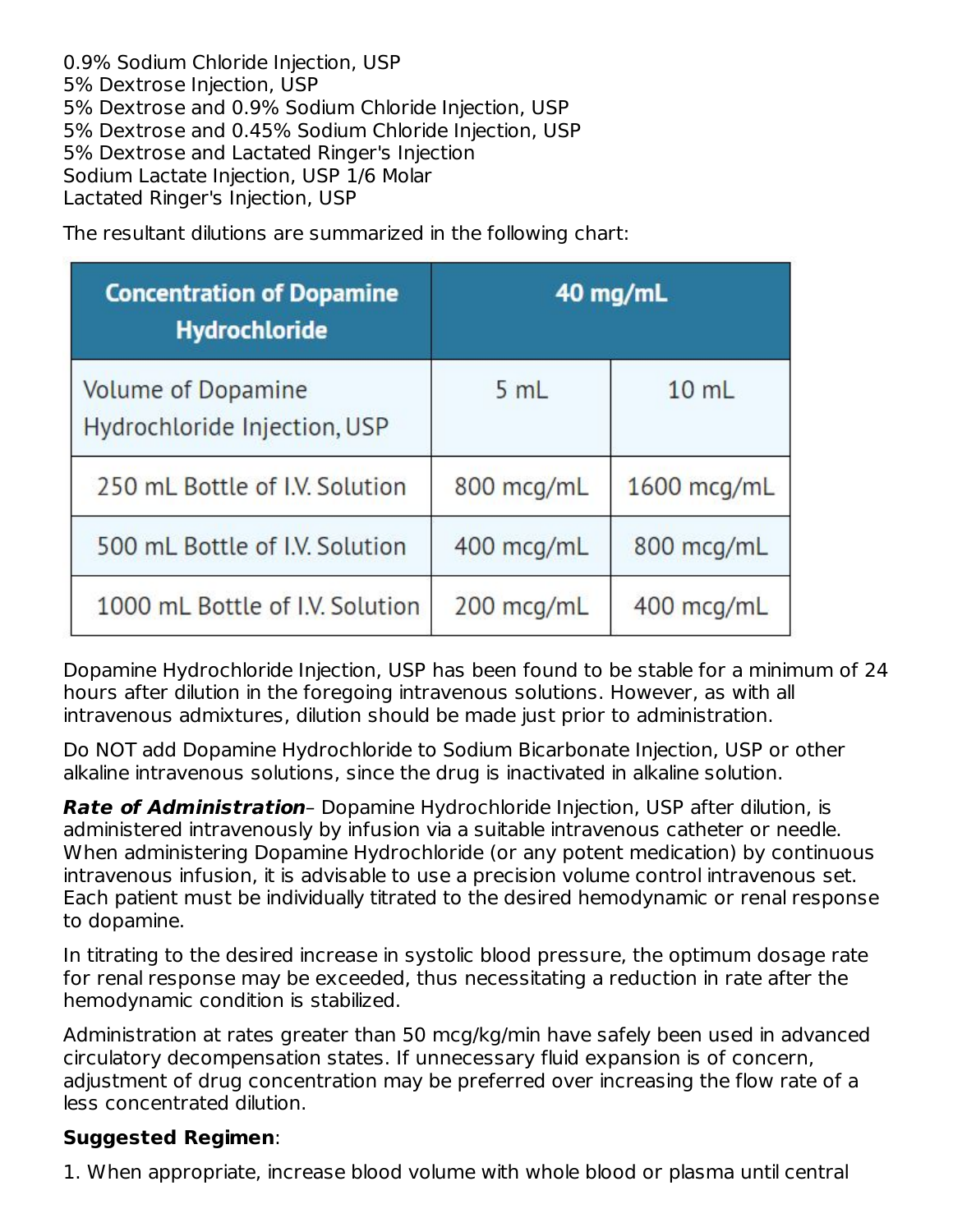venous pressure is 10 to 15 cm H2O or pulmonary wedge pressure is 14 to 18 mm Hg.

2. Begin infusion of diluted solution at doses of 2 – 5 mcg/kg/min of Dopamine Hydrochloride in patients who are likely to respond to modest increments of heart force and renal perfusion.

In more seriously ill patients, begin infusion of diluted solution at doses of 5 mcg/kg/min of Dopamine Hydrochloride and increase gradually using 5 to 10 mcg/kg/min increments up to a rate of 20 to 50 mcg/kg/min as needed. If doses in excess of 50 mcg/kg/min are required, it is advisable to check urine output frequently. Should urinary flow begin to decrease in the absence of hypotension, reduction of dopamine dosage should be considered. Multiclinic trials have shown that more than 50 percent of patients have been satisfactorily maintained on doses less than 20 mcg/kg/min.

In patients who do not respond to these doses with adequate arterial pressures or urine flow, additional increments of dopamine may be given in an effort to produce an appropriate arterial pressure and central perfusion.

3. Treatment of all patients requires constant evaluation of therapy in terms of blood volume, augmentation of cardiac contractility, and distribution of peripheral perfusion.

Dosage of dopamine should be adjusted according to the patient's response, with particular attention to diminution of established urine flow rate, increasing tachycardia or development of new dysrhythmias as indices for decreasing or temporarily suspending the dosage.

4. As with all potent intravenously administered drugs, care should be taken to control the rate of administration to avoid inadvertent administration of a bolus of the drug.

Parenteral drug products should be inspected visually for particulate matter and discoloration prior to administration, whenever solution and container permit.

# **HOW SUPPLIED**

Dopamine Hydrochloride Injection, USP is supplied as follows (40 mg/mL):

| <b>Unit of Sale</b>        | <b>Total Strength/Total Volume</b><br>(Concentration) |  |  |
|----------------------------|-------------------------------------------------------|--|--|
| NDC 0409-5820-01           | 200 mg/5 mL                                           |  |  |
| 25 Fliptop Vials in a Tray | $(40 \text{ mg/mL})$                                  |  |  |
| NDC 0409-9104-20           | 400 mg/10 mL                                          |  |  |
| 25 Fliptop Vials in a Tray | $(40 \text{ mg/mL})$                                  |  |  |

Avoid contact with alkalies (including sodium bicarbonate), oxidizing agents or iron salts. Do not use the injection if it is darker than slightly yellow or discolored in any other way. Store at 20 to 25°C (68 to 77°F). [See USP Controlled Room Temperature.] Distributed by Hospira, Inc., Lake Forest, IL 60045 USA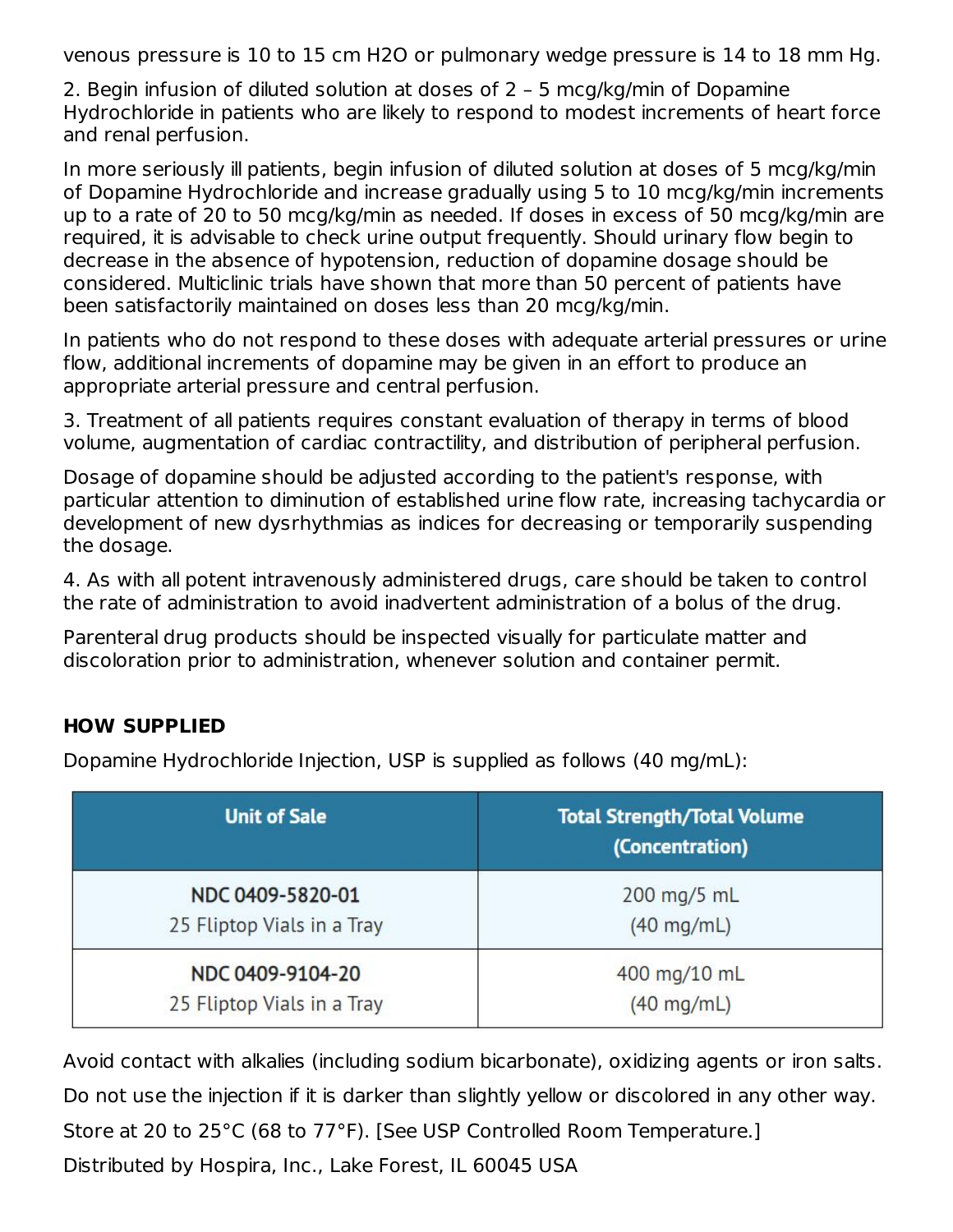LAB-1154-3.0 Revised: 02/2019

#### **Sample Outer Label**

NDC # 52584  $-104 - 20$ ITEM#:2480993 LOT # XXXXXXXXX  $EXP: mm - dd - vy$ 

Packaged By General Injectables and Vaccines, Inc. **80 Summit View Lane** Bastian, VA 24314

|          | DOPAMINE HCL<br>$400$ mg/10ml | SEE MANUFACTURER'S INSERT                                  |
|----------|-------------------------------|------------------------------------------------------------|
| 48 MG/ML | INJECTION, USP                | <b>FOR COMPLETE PRODUCT AND</b><br>PRESCRIBING INFORMATION |
| 10 ML    | SINGLE DOSE                   |                                                            |

CAUTION: MUST BE DILUTED. FOR IV USE. DO NOT USE THE INJECTION IF IT IS DARKER THAN SLIGHTLY YELLOW OR DISCOLORED IN ANY OTHER WAY. STERILE, NONPYROGENIC, CONTAINS NO BACTERIOSTAT, USE<br>PROMPTLY, DISCARD UNUSED PORTION, USE ASEPTIC<br>TECHNIQUE, REMOVE COVER FROM FLIPTOP VIAL AND CLEANSE STOPPER WITH **ANTISEPTIC. MIX THOROUGHLY AFTER** DILUTION. USE ONLY IF CLEAR AND SEAL IS INTACT AND UNDAMAGED.

Keep out of children's reach.

Store at controlled room temperature 68F to 77F

**MANUFACTURER INFORMATION** Mfr: Hospira ORIG MFG LOT: XX-XXX-XX  $NDC:0409 - 9104 - 20$ 



(10) XXXXXX  $(17)$ XXXXXXXX (01) XXXXXXXXXXX (21) XXXXXXXXXXX RX ONLY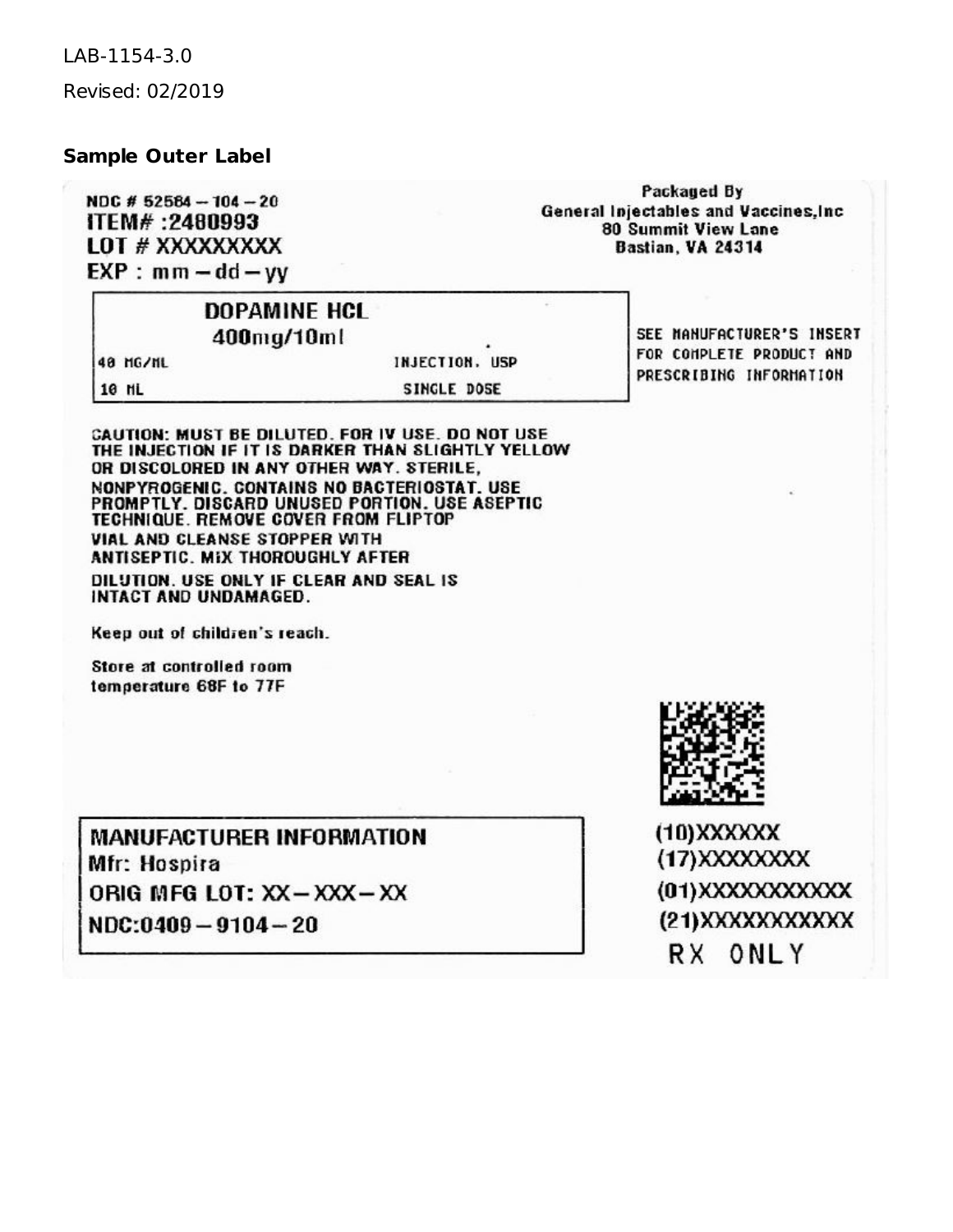NDC # 52584  $-104 - 20$ ITEM#:2480993 LOT # XXXXXXXXX

Packaged By General Injectables and Vaccines.Inc **80 Summit View Lane** Bastian, VA 24314

|  |  |  |  | EXP:mm — dd — yy |
|--|--|--|--|------------------|
|--|--|--|--|------------------|

#### DOPAMINE HCL 400mg/10ml

48 MG/ML 10 HL

INJECTION, USP

SINGLE DOSE

CAUTION: MUST BE DILUTED. FOR IV USE. DO NOT USE THE INJECTION IF IT IS DARKER THAN SLIGHTLY YELLOW OR DISCOLORED IN ANY OTHER WAY. STERILE, NONPYROGENIC, CONTAINS NO BACTERIOSTAT, USE<br>PROMPTLY, DISCARD UNUSED PORTION, USE ASEPTIC<br>TECHNIQUE, REMOVE COVER FROM FLIPTOP VIAL AND CLEANSE STOPPER WITH ANTISEPTIC, MIX THOROUGHLY AFTER

DILUTION. USE ONLY IF CLEAR AND SEAL IS INTACT AND UNDAMAGED.

Keep out of children's reach.

Store at controlled room temperature 68F to 77F

**MANUFACTURER INFORMATION** Mfr: Hospira ORIG MFG LOT: XX - XXX - XX  $NDC: 0409 - 9104 - 20$ 

# FOR COMPLETE PRODUCT AND PRESCRIBING INFORMATION

**SEE MANUFACTURER'S INSERT** 



(10)XXXXXX  $(17)$ XXXXXXXX (01)XXXXXXXXXXX (21)XXXXXXXXXXX RX ONLY

#### **DOPAMINE HYDROCHLORIDE**

dopamine hydrochloride injection, solution, concentrate

| <b>Product Information</b>             |                                          |                              |                                  |  |
|----------------------------------------|------------------------------------------|------------------------------|----------------------------------|--|
| <b>Product Type</b>                    | <b>HUMAN PRESCRIPTION</b><br><b>DRUG</b> | <b>Item Code</b><br>(Source) | NDC:52584-104(NDC:0409-<br>9104) |  |
| <b>Route of Administration</b>         | <b>INTRAVENOUS</b>                       |                              |                                  |  |
|                                        |                                          |                              |                                  |  |
| <b>Active Ingredient/Active Moiety</b> |                                          |                              |                                  |  |

**Ingredient Name Basis of Strength Strength**

**Dopamine Hydrochloride** (UNII: 7L3E358N9L) (Dopamine - Dopamine - Dopamine 40 mg